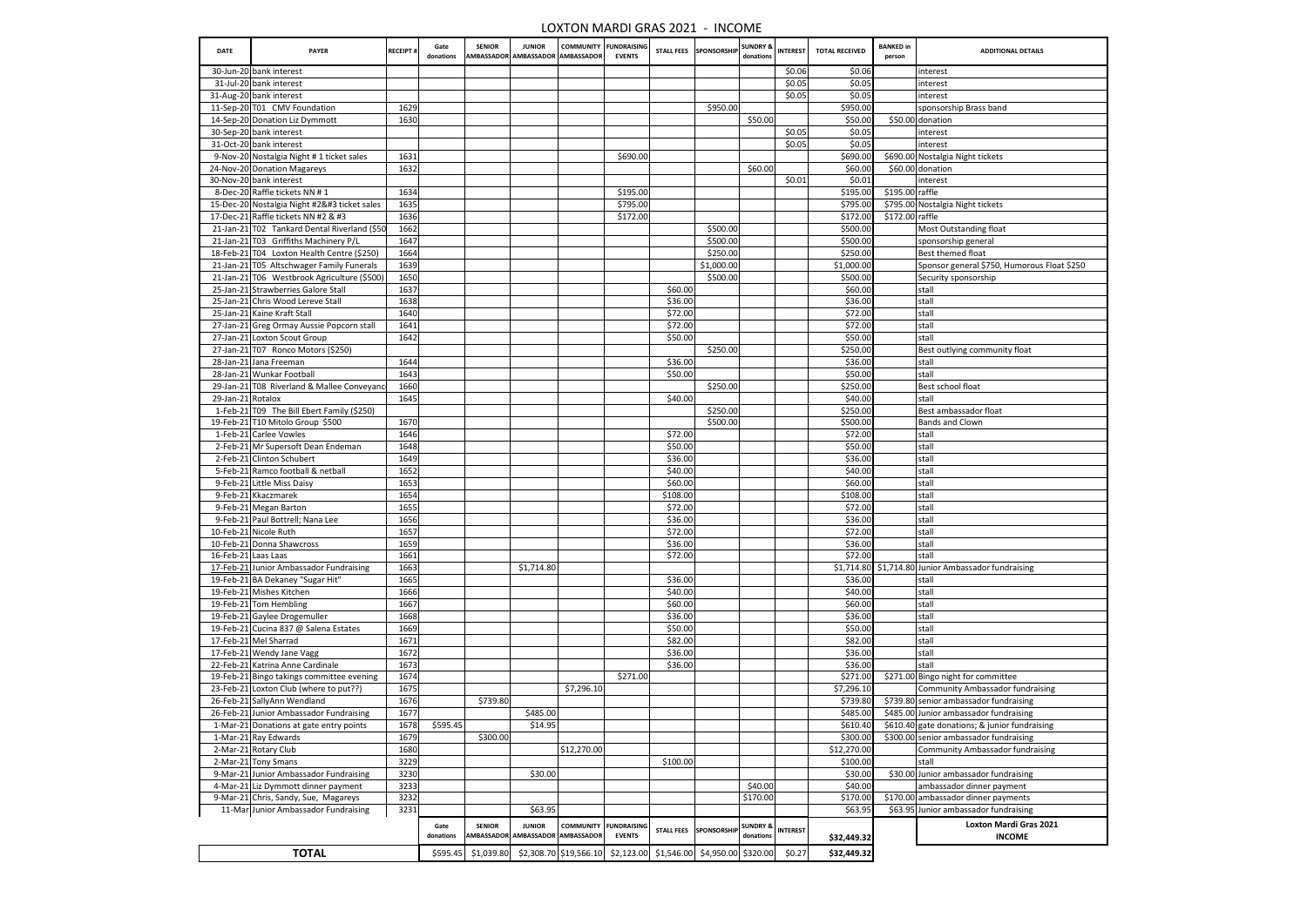|             |                                             |      |                                  |                         |              |                                   |                                              |                     | LUXTUN MARDI GRAS 2021 - EXPENDITURE                             |                                  |                                  |                          |                                                     |                                                     |
|-------------|---------------------------------------------|------|----------------------------------|-------------------------|--------------|-----------------------------------|----------------------------------------------|---------------------|------------------------------------------------------------------|----------------------------------|----------------------------------|--------------------------|-----------------------------------------------------|-----------------------------------------------------|
| <b>DATE</b> | <b>PAYEE</b>                                |      | CHEQUE   ADVERTISING   INSURANCE |                         | <b>ADMIN</b> | <b>PAGEANT</b><br><b>EXPENSES</b> | <b>AMBASSADOR</b><br><b>PRIZES &amp; EXP</b> | <b>FLOAT PRIZES</b> | <b>AMBASSADOR</b><br><b>SPONSOR</b><br>REIMBURSEMENT<br>& GRANTS | <b>STRAWBERRY</b><br><b>FETE</b> | <b>SUNDRY</b><br><b>EXPENSES</b> | last year<br>outstanding | <b>AMOUNT</b>                                       | <b>ADDITIONAL DETAIL</b>                            |
| B/F from    |                                             |      |                                  |                         |              |                                   |                                              |                     |                                                                  |                                  |                                  | $\vert$ \$1,602.00       |                                                     | <b>Carried forward</b>                              |
| 19/20       | <b>CFS Volunteers Association</b>           | 1046 |                                  |                         |              |                                   |                                              |                     |                                                                  |                                  |                                  |                          | \$1,602.00                                          |                                                     |
| 6-Jul       | <b>Elders Insurance</b>                     | 1051 |                                  | \$1,700.43              |              |                                   |                                              |                     |                                                                  |                                  |                                  |                          | \$1,700.43                                          |                                                     |
| 31-Aug      | <b>CFS Volunteers Association</b>           | 1046 |                                  |                         |              |                                   |                                              |                     |                                                                  |                                  |                                  | $-$1,602.00$             | \$1,602.00                                          | Cheque 1046 cancelled                               |
| 31-Aug      | <b>CFS Volunteers Association</b>           | 1052 |                                  |                         |              |                                   |                                              |                     |                                                                  |                                  |                                  | \$1,602.00               | \$1,602.00                                          | replacement cheque for 1046                         |
| 31-Aug      | <b>Murray Pioneer</b>                       | 1053 | \$156.86                         |                         |              |                                   |                                              |                     |                                                                  |                                  |                                  |                          | \$156.86                                            | advertisement                                       |
| 1-Sep       | <b>Bank SA</b>                              |      |                                  |                         |              |                                   |                                              |                     |                                                                  |                                  | \$15.00                          |                          | \$15.00                                             | Stop cheque fee for chq 1046                        |
| 14-Oct      | Scouts Australia SA branch                  | 1054 |                                  |                         |              | \$770.00                          |                                              |                     |                                                                  |                                  |                                  |                          | \$770.00                                            | <b>Screen Hire</b>                                  |
| 7/01/2021   | Little Vibes Melanie Albrecht               | 1055 |                                  |                         |              | \$165.00                          |                                              |                     |                                                                  |                                  |                                  |                          | \$165.00                                            | <b>Personalised Sash printing</b>                   |
| 8-Feb       | Print DNA                                   | 1056 | \$462.00                         |                         |              |                                   |                                              |                     |                                                                  |                                  |                                  |                          | \$462.00                                            | 3000 DL Flyers                                      |
|             | Taylor Group                                | 1057 | \$158.40                         |                         |              |                                   |                                              |                     |                                                                  |                                  |                                  |                          | \$158.40                                            | advertisement                                       |
| 17-Feb      | Loxton Waikerie District Council            | 1058 |                                  |                         |              |                                   | \$225.00                                     |                     |                                                                  |                                  |                                  |                          | \$225.00                                            | 9 x \$25 LWDC vouchers                              |
| 17/02/2021  | Larry Signs & tinting                       | 1059 | \$55.00                          |                         |              |                                   |                                              |                     |                                                                  |                                  |                                  |                          | \$55.00                                             | altering signage                                    |
| 18-Feb      | <b>Ausnat Fruits</b>                        | 1060 |                                  |                         |              | \$240.00                          |                                              |                     |                                                                  |                                  |                                  |                          | \$240.00                                            | gift baskets                                        |
| 19-Feb      | Loxton A&H Society                          | 1061 |                                  |                         |              | \$20.00                           |                                              |                     |                                                                  |                                  |                                  |                          | \$20.00                                             | show society hire equipment                         |
| 23-Feb      | Langmeil Cottages                           | 1062 |                                  |                         |              |                                   | \$380.00                                     |                     |                                                                  |                                  |                                  |                          | \$380.00                                            | Senior Ambassador prize                             |
| 23-Feb      | Nuriootpa Town Band Inc                     | 1063 |                                  |                         |              | \$700.00                          |                                              |                     |                                                                  |                                  |                                  |                          | \$700.00                                            | Nuriootpa town band                                 |
| 23-Feb      | cash for band lunches                       | 1064 |                                  |                         |              | \$290.00                          |                                              |                     |                                                                  |                                  |                                  |                          | \$290.00                                            | Nuriootpa band lunches x \$10 each                  |
| 23-Feb      | Riverland Brass band                        | 1065 |                                  |                         |              | \$250.00                          |                                              |                     |                                                                  |                                  |                                  |                          | \$250.00                                            | donation Riverland brass band                       |
| 23-Feb      | Loxton Lutheran School                      | 1066 |                                  |                         |              |                                   |                                              | \$500.00            |                                                                  |                                  |                                  |                          | \$500.00                                            | <b>Most Outstanding Float</b>                       |
| 23-Feb      | Matilda Williams                            | 1067 |                                  |                         |              |                                   |                                              | \$250.00            |                                                                  |                                  |                                  |                          | \$250.00                                            | <b>Best Themed Float</b>                            |
| 23-Feb      | <b>Loxton Ladies Probus</b>                 | 1068 |                                  |                         |              |                                   |                                              | \$250.00            |                                                                  |                                  |                                  |                          | \$250.00                                            | <b>Most Humourous Float</b>                         |
| 23-Feb      | Loxton Catholic School                      | 1069 |                                  |                         |              |                                   |                                              | \$250.00            |                                                                  |                                  |                                  |                          | \$250.00                                            | <b>Best Outlying Float</b>                          |
| 23-Feb      | Loxton Primary School                       | 1070 |                                  |                         |              |                                   |                                              | \$250.00            |                                                                  |                                  |                                  |                          | \$250.00                                            | <b>Best School Float</b>                            |
| 23-Feb      | <b>Trinity Nitschke</b>                     | 1071 |                                  |                         |              |                                   |                                              | \$250.00            |                                                                  |                                  |                                  |                          | \$250.00                                            | <b>Best Ambassador Float</b>                        |
| 23-Feb      | Work Locker                                 | 1072 |                                  |                         |              | \$125.00                          |                                              |                     |                                                                  |                                  |                                  |                          | \$125.00                                            | covid marshall vests                                |
| 23-Feb      | <b>Eventgroove Products</b>                 | 1073 |                                  |                         |              | \$140.88                          |                                              |                     |                                                                  |                                  |                                  |                          | \$140.88                                            | 3000 wrist bands                                    |
| 27-Feb      | Back2Bay6                                   | 1074 |                                  |                         |              | \$440.00                          |                                              |                     |                                                                  |                                  |                                  |                          | \$440.00                                            | <b>ATM provision</b>                                |
| 27-Feb      | Roseanne McConnell                          | 1075 |                                  |                         |              |                                   | \$1,500.00                                   |                     |                                                                  |                                  |                                  |                          | \$1,500.00                                          | <b>Ambassador Prize</b>                             |
| 27-Feb      | Peta Marie Philippou                        | 1076 |                                  |                         |              |                                   | \$500.00                                     |                     |                                                                  |                                  |                                  |                          | \$500.00                                            | <b>Special Prize</b>                                |
| 28-Feb      | Peter Richards                              | 1077 |                                  |                         |              | \$300.00                          |                                              |                     |                                                                  |                                  |                                  |                          | \$300.00                                            | Pete the Clown                                      |
| 28-Feb      | Ray Jennings                                | 1078 |                                  |                         |              | \$200.00                          |                                              |                     |                                                                  |                                  |                                  |                          | \$200.00                                            | Ray & Patsy, Clydesdale horse & cart.               |
| 2-Mar       | <b>Ausnat Fruits</b>                        | 1079 |                                  |                         |              | \$33.00                           |                                              |                     |                                                                  |                                  |                                  |                          | \$33.00                                             | gift baskets                                        |
| 2-Mar       | <b>RGI Security Services</b>                | 1080 |                                  |                         |              | \$497.20                          |                                              |                     |                                                                  |                                  |                                  |                          | \$497.20                                            | 2 Security Guards                                   |
| 4-Mar       | Sheahan sundry                              | 1081 |                                  |                         | \$11.00      |                                   |                                              |                     |                                                                  |                                  | \$39.50                          |                          | \$50.50                                             | <b>Treasurers expenses</b>                          |
| 4-Mar       | <b>Murray Pioneer</b>                       | 1082 | \$538.56                         |                         |              |                                   |                                              |                     |                                                                  |                                  |                                  |                          | \$538.56                                            | advertising                                         |
|             | cancelled                                   | 1083 |                                  |                         |              |                                   |                                              |                     |                                                                  |                                  |                                  |                          | \$0.00                                              | cancelled                                           |
| 8-Mar       | Loxton hotel dinner                         | 1084 |                                  |                         |              |                                   | \$646.00                                     |                     |                                                                  |                                  |                                  |                          | \$646.00                                            | <b>AMBASSADOR DINNER</b>                            |
|             | canelled                                    | 1085 |                                  |                         |              |                                   |                                              |                     |                                                                  |                                  |                                  |                          | \$0.00                                              | cancelled                                           |
| 9-Mar       | Loxton club 50% returned                    | 1086 |                                  |                         |              |                                   |                                              |                     | \$3,648.05                                                       |                                  |                                  |                          | \$3,648.05                                          | loxton club reimbursed                              |
| 9-Mar       | Loxton Rotary 50% returned                  | 1087 |                                  |                         |              |                                   |                                              |                     | \$6,135.00                                                       |                                  |                                  |                          | \$6,135.00                                          | loxton rotary club reimbursed                       |
| 9-Mar       | Friends of mill corner 50%                  | 1088 |                                  |                         |              |                                   |                                              |                     | \$150.00                                                         |                                  |                                  |                          | \$150.00                                            | friends of mill corner reimbursed                   |
| 31-Mar      | Nola Schulz                                 | 1089 |                                  |                         |              |                                   |                                              |                     |                                                                  |                                  | 125.5                            |                          | \$125.50                                            | Nola Schulz expenses                                |
|             | 31-Mar-21 Paul Kaesler                      | 1090 |                                  |                         |              | \$1,000.00                        |                                              |                     |                                                                  |                                  |                                  |                          | \$1,000.00                                          | electrical and sound at mardi gras                  |
|             | 11-May-21 Taylor Group                      | 1091 | \$216.48                         |                         |              |                                   |                                              |                     |                                                                  |                                  |                                  |                          | \$216.48                                            | advertisements for grants                           |
|             | 11-May-21 Melanaie Albrecht                 | 1092 |                                  |                         |              | \$210.00                          |                                              |                     |                                                                  |                                  |                                  |                          | \$210.00                                            | sash printing                                       |
|             | 11-May-21 Loxton hotel dinner               | 1093 |                                  |                         |              |                                   |                                              |                     |                                                                  |                                  | \$101.05                         |                          | \$101.05                                            | Drinks at ambassador dinner                         |
|             | 12-May-21 Royal Flying Doctor support group | 1094 |                                  |                         |              |                                   |                                              |                     | \$1,000.00                                                       |                                  |                                  |                          | \$1,000.00                                          | <b>Funding Grant</b>                                |
|             | 12-May-21 Loxton Football & Sporting Club   | 1095 |                                  |                         |              |                                   |                                              |                     | \$1,500.00                                                       |                                  |                                  |                          | \$1,500.00                                          | <b>Funding Grant</b>                                |
|             | 12-May-21 Ray Edwards, Mill Corner          | 1096 |                                  |                         |              |                                   |                                              |                     | \$2,000.00                                                       |                                  |                                  |                          | \$2,000.00                                          | <b>Funding Grant</b>                                |
|             | 12-May-21 Loxton Ag & Horticultura Soc.     | 1097 |                                  |                         |              |                                   |                                              |                     | \$770.00                                                         |                                  |                                  |                          | \$770.00                                            | <b>Funding Grant</b>                                |
|             | 12-May-21 Cheque cancelled                  | 1098 |                                  |                         |              |                                   |                                              |                     |                                                                  |                                  |                                  |                          | \$0.00                                              |                                                     |
|             |                                             |      | <b>ADVERTISING</b>               | <b>INSURANCE</b>        | <b>ADMIN</b> | <b>PAGEANT</b><br><b>EXPENSES</b> | <b>AMBASSADOR</b><br><b>PRIZES</b>           | <b>FLOAT PRIZES</b> | <b>AMBASSADOR</b><br><b>SPONSOR</b><br>REIMBURSEMENT<br>& GRANTS | <b>STRAWBERRY</b><br><b>FETE</b> | <b>SUNDRY</b><br><b>EXPENSES</b> |                          | $\frac{1}{2}$ outstanding $\frac{1}{2}$ \$30,766.91 | <b>Loxton Mardi Gras 2021</b><br><b>EXPENDITURE</b> |
|             | <b>TOTAL</b>                                |      |                                  | $$1,587.30$ $$1,700.43$ |              | $$11.00 \mid $5,381.08$           | \$3,251.00                                   | \$1,750.00          | \$15,203.05                                                      | \$0.00                           |                                  |                          | \$281.05 \$1,602.00 \$30,766.91                     |                                                     |
|             |                                             |      |                                  |                         |              |                                   |                                              |                     |                                                                  |                                  |                                  |                          |                                                     |                                                     |

# LOXTON MARDI GRAS 2021 - EXPENDITURE